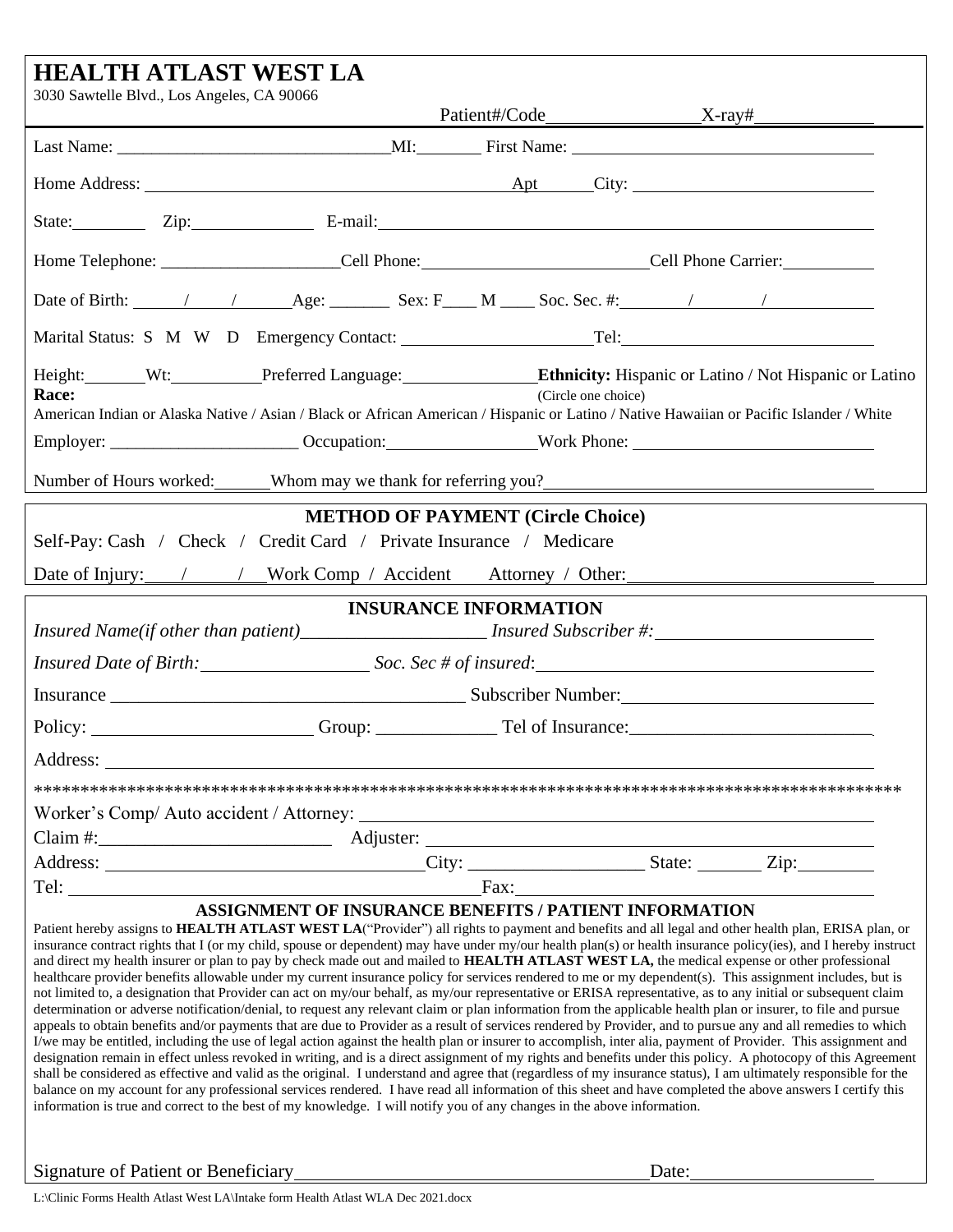# **HEALTH ATLAST WEST LA INFORMED CONSENT**

## **PERSONAL**

Patient's Name

## **INFORMED CONSENT**

The determination of an appropriate plan of medical and/or chiropractic management for medical, orthopedic or chiropractic conditions may involve or include the utilization of physical examinations, muscle testing, physiotherapeutic exercise or rehabilitation procedures done in office or at home utilizing devices appropriate for same, spinal adjustments, diagnostic imaging including but not limited to x-rays, ultrasound or MRI, electrical stimulation or TENS unit application or ultrasound applied to muscles, nerve conductive velocity testing, acupuncture, venipuncture, injections into large or small joints or muscles, or prescriptions. Should these procedures be deemed appropriate in your case, you will be examined by a doctor or his or her mid-level provider ("Provider") to determine if you have any conditions that indicate you should not engage in any of the foregoing. I am granting permission to review my medication history online.

I the Patient ("Patient") acknowledge and understand that the above procedures carry with them a small inherent risk of injury, which include but are not limited to: minor strains of the specific muscles being used during testing or rehabilitation, muscle strains, dislocations, skin irritation, costovertebral sprains, fractures, disc trauma, minor burns, dizziness, bruising, local swelling, stroke or fatality, stomach upset, allergic reactions, electrical shock, injection site pain irritation or infection, bleeding or erythema, high levels of anesthetic in central nervous system in the event of inadvertent injections into blood vessels, temporary anesthesia or numbness or weakness in area injected, vasovagal reaction (fainting), soft tissue swelling, hematoma formation, nerve trauma or compartment syndrome requiring possible surgical decompression, joint stiffness, vessel nerve or joint injury, pneumothorax requiring possible intubation, gastrointestinal upset, nausea, headaches, hoarseness, difficulty swallowing or strange tastes, dimpling of skin, and rare side effects of medications utilized may include retention of salt and water, transient disturbances of blood sugar, blood, hemorrhage or pus in affected area, and allergic reactions which in rare cases can be severe, disability or fatality, seizure, arrhythmia, anaphylaxis, paralysis, or cardiac arrest. If you are receiving an injection involving Hyaluronate, you need to inform your provider if you have an allergy to chicken, eggs, feathers, or vaccine products derived therefrom. The Patient is always free to engage in alternatives to procedures which include not receiving or refusing the procedure, or other appropriate medical or surgical management. Patient always has the right to refuse any procedure at any time. It is Patient's responsibility to inform Provider if Patient does not want the procedure or wishes to stop the procedure after it has started. It is Patient's responsibility to inform Provider of any prior adverse outcome or reaction to a similar treatment previously, or if such a reaction occurs during or after a procedure in this office. Patient understands that the doctor may not be able to anticipate and explain all potential risks and complications and wishes to rely on the doctor to exercise his or her clinical expertise and best judgment based on the facts then known to him or her to determine a reasonable course of action which the doctor feels at the time – based upon the facts then known to him or her – is in Patient's best interests. Patient has read, or has had read to him or her, this entire informed consent form, in a language that Patient understands. Patient has had an opportunity to ask questions about its content, and by signing below, the Patient indicates, their understanding that results are not guaranteed, and that Patient has had the opportunity to discuss the purposes, procedures, risks and other factors and ask all questions Patient has about his treatment in the office. Patient also agrees to hold this office and its staff harmless for injuries caused using durable medical equipment due to improper use or manufacture defects. Patient intends this consent form to cover the entire course of treatment for Patient's present condition and for any future condition(s) for which Patient seeks treatment at this office. Patient has read and understands the preceding statements and hereby consents to voluntarily participate in one or more of the above-described treatments, and/or other medical management procedures as deemed appropriate by Provider. If at any time I decide that I am unwilling to engage in these procedures, I reserve the right to inform my doctor of such and not participate in these forms of evaluation or treatment.

Should I decide to receive treatment, I understand that I will be ultimately responsible for any and all charges incurred at this office. After a charge is 30 days past due a finance charge of 1.5% per month and penalty fee may be added. If any of my checks bounce, I will be billed a service fee. I hereby authorize this office to disclose medical information pertaining to my case to medical/technical consultants deemed appropriate by my doctor and submit claims to my insurance carrier on my behalf. However, I understand that verification of my eligibility and benefits is not a guarantee of payment.

The clinic is not liable for any lost or stolen property, or property damaged on the premise or in the parking lot. All supplements, supplies and durable medical equipment purchases are final. There are no exchanges or returns.

## **I HAVE READ AND UNDERSTAND THE ABOVE STATEMENTS.**

| Date |  |  |
|------|--|--|
|      |  |  |
| Date |  |  |
|      |  |  |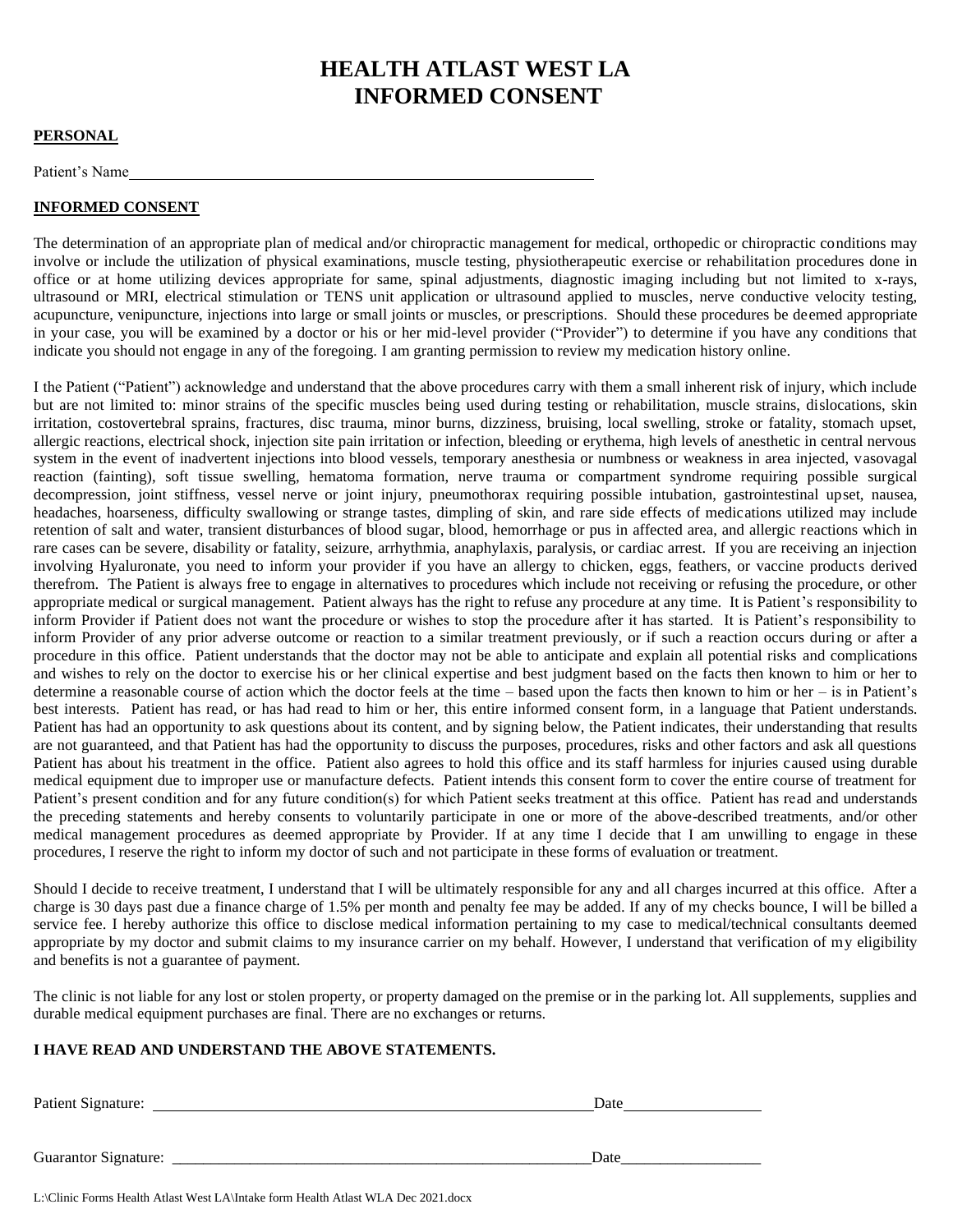|                                                    | What problem/issue brings you here today (worst problem 1st)?                                                                                                                                                                                                    |                       | PLEASE DRAW THE LOCATION OF YOUR COMPLAINTS BELOW, UTILIZING          |
|----------------------------------------------------|------------------------------------------------------------------------------------------------------------------------------------------------------------------------------------------------------------------------------------------------------------------|-----------------------|-----------------------------------------------------------------------|
|                                                    |                                                                                                                                                                                                                                                                  | TINGLING:             | XXXXX FOR SYMPTOMS OF PAIN AND 00000000 FOR NUMBNESS OR               |
|                                                    |                                                                                                                                                                                                                                                                  |                       |                                                                       |
|                                                    | 3 ________________________Severity (1-10)_______ Date of Onset: ________________                                                                                                                                                                                 |                       |                                                                       |
|                                                    |                                                                                                                                                                                                                                                                  |                       |                                                                       |
|                                                    |                                                                                                                                                                                                                                                                  |                       |                                                                       |
|                                                    | 6 _______________________Severity (1-10)______ Date of Onset: __________________                                                                                                                                                                                 |                       |                                                                       |
| HPI: How did the it start?                         | Is there a history of trauma to this area? Yes No                                                                                                                                                                                                                | 倫脚                    | ₩₩                                                                    |
| <b>Prior Workup/Tests/Imaging:</b>                 |                                                                                                                                                                                                                                                                  |                       |                                                                       |
| The level of discomfort you have today.<br>No Pain | $\frac{1}{0}$ 1 2 3 4 5 6 7 8 9 10<br>Worst Pain Ever                                                                                                                                                                                                            |                       |                                                                       |
|                                                    | <b>Please describe what the pain feels like:</b> Dull   Achy   Burning  <br>Stabbing   Numb   Tingling   Pulling   Cramping   Stiff   Tight   Throbbing   Itching                                                                                                |                       |                                                                       |
|                                                    | Time of Day: Morning   Afternoon   Evening   Bedtime   All the time   Varies                                                                                                                                                                                     |                       |                                                                       |
|                                                    | <b>What makes it worse?</b> Standing   Sitting   Walking   Laying Down   Bending Back   Bending Forward   Twisting  <br>Going Upstairs   Going Downstairs   Driving   Coughing   Sneezing Other ___________________________                                      |                       |                                                                       |
|                                                    | <b>What makes it better?</b> Standing   Sitting   Walking   Laying Down   Bending Back   Bending Forward   Twisting  <br>Going Upstairs   Going Downstairs   Driving   Coughing   Sneezing Other ___________________________                                     |                       |                                                                       |
| Please describe the time course of your pain:      | Constant   Comes and goes (fluctuating)                                                                                                                                                                                                                          | Worsening   Improving | Is it improving or worsening or staying the same?<br>Staying the same |
|                                                    | Medical History: Diabetes   Thyroid   Cancer   Seizure   Heart Disease   Hypertension   Stroke   Back Surgery   Knee Surgery<br>Varicose Veins   Cholesterol   Depression   Sleep Disorder   Blood Clots   Bleeding Problems   Seizures   Nutritional Deficiency |                       | Do you have a history of cancer? $Y'$ N                               |
| Surgical History: What surgeries have you had?     |                                                                                                                                                                                                                                                                  |                       | Have you ever had chemotherapy or radiation? $Y_N$                    |
|                                                    |                                                                                                                                                                                                                                                                  |                       | Date: $\_\_$                                                          |
|                                                    |                                                                                                                                                                                                                                                                  |                       | Date: $\_\_$                                                          |
|                                                    |                                                                                                                                                                                                                                                                  |                       | Date: $\_\_$                                                          |
|                                                    |                                                                                                                                                                                                                                                                  |                       |                                                                       |
|                                                    |                                                                                                                                                                                                                                                                  |                       |                                                                       |

L:\Clinic Forms Health Atlast West LA\Intake form Health Atlast WLA Dec 2021.docx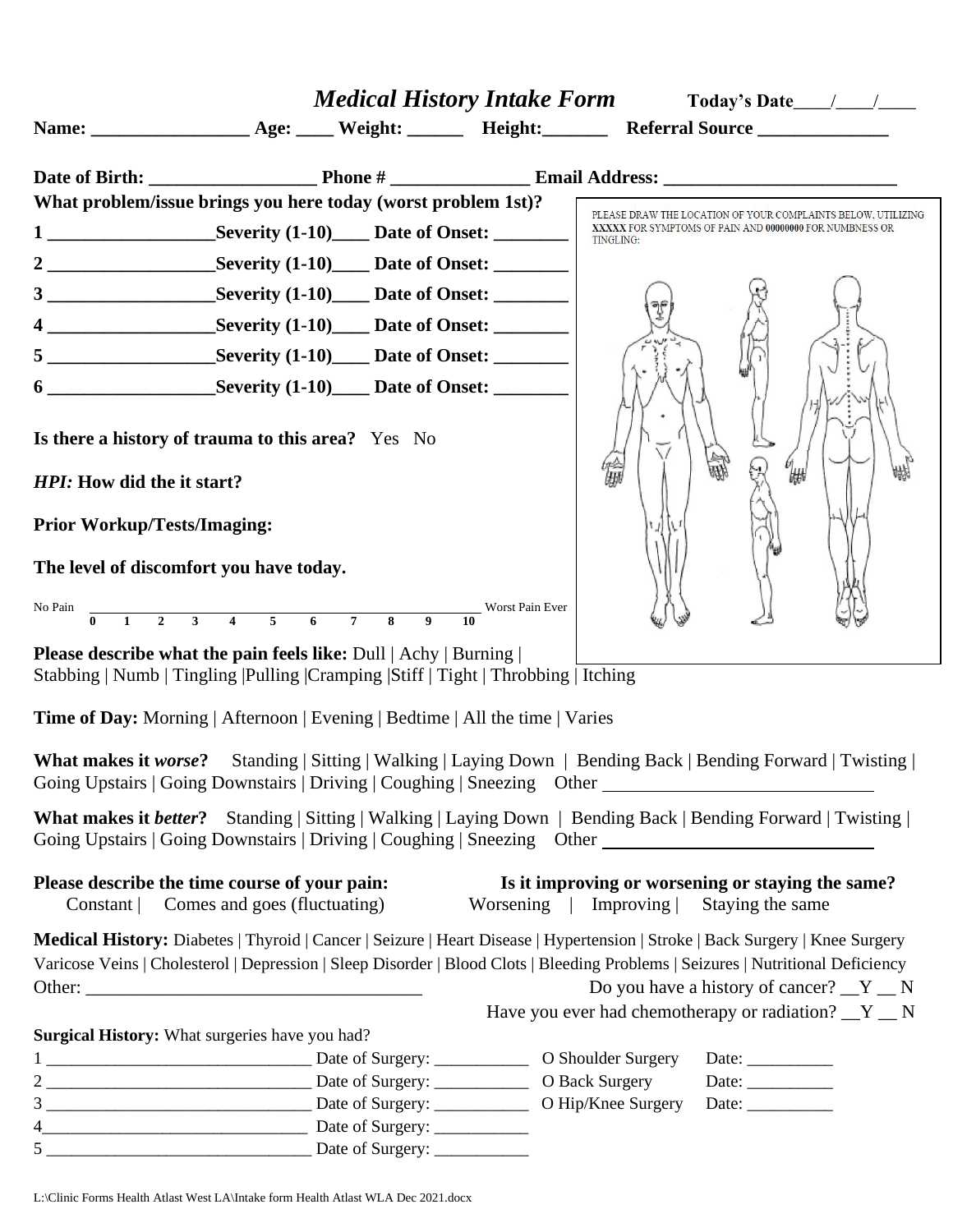## **Current Medications:**

| n i cht ivrcuications<br>Drug Name<br>Medication                                                           | Dosage                                               | Purpose             | Prescribing Dr and Phone #                                       |  |  |
|------------------------------------------------------------------------------------------------------------|------------------------------------------------------|---------------------|------------------------------------------------------------------|--|--|
| <u> 1989 - Johann Barnett, fransk politiker (</u>                                                          |                                                      |                     |                                                                  |  |  |
| Allergies to Medications: Are you hypersensitive or allergic to foods, drugs, or environmental substances? | O No known drug allergies                            |                     |                                                                  |  |  |
| $Occupation: \_$                                                                                           |                                                      | <b>O</b> unemployed |                                                                  |  |  |
| <b>Family History</b> (write father, mother, siblings):                                                    |                                                      |                     |                                                                  |  |  |
| Cancer                                                                                                     | High Blood Pressure                                  |                     |                                                                  |  |  |
| Heart Disease                                                                                              | Neurologic Disease_______________                    |                     | Stroke                                                           |  |  |
| Bleeding Disorder                                                                                          |                                                      |                     |                                                                  |  |  |
|                                                                                                            | Nutritional Deficiency ____________                  |                     |                                                                  |  |  |
| <b>LIFESTYLE HABITS</b>                                                                                    |                                                      |                     | $Y$ $\_\ N$ Enjoy your work                                      |  |  |
| $Y$ N Exercise, what kind?                                                                                 |                                                      |                     | $Y$ N Watch TV? How much?<br>$Y$ $\_\ N$ Use alcoholic beverages |  |  |
|                                                                                                            |                                                      |                     | $# per week$ <sub>_____</sub>                                    |  |  |
| $Y$ $\_\ N$ Average 6-8 hrs. of sleep                                                                      |                                                      |                     | $Y$ $\_\ N$ Treated for alcoholism                               |  |  |
| $Y$ $\_\ N$ Are you married? Have supportive relationship?                                                 |                                                      |                     | $Y$ $\_\ N$ Use tobacco currently                                |  |  |
| $Y$ $\_\ N$ History of abuse $\_\ Y$ $\_\ N$ Use recreational drugs                                        |                                                      |                     | $Y$ N Used tobacco in the past                                   |  |  |
| $Y$ N Treated for drug dependence                                                                          |                                                      |                     | How many years?                                                  |  |  |
|                                                                                                            |                                                      |                     | How many packs per day?____                                      |  |  |
| REVIEW OF SYSTEMS (circle which ones you have at this time or in the last few days)                        |                                                      |                     |                                                                  |  |  |
| Fevers, Chills, Night Sweats, Unintentional Weight loss?                                                   |                                                      |                     | Poor endurance, wheezing, cough after exercise?                  |  |  |
| New rashes or psoriasis or skin lesions? Bruise easily?                                                    |                                                      |                     | Nausea, vomiting, black stools, loss of control of stools?       |  |  |
| Loss of control of urine, urinary urgency?                                                                 |                                                      |                     | <b>Recent Kidney stones, Urine infection?</b>                    |  |  |
| Vision change, double vision, change in taste?                                                             |                                                      |                     | Numbness, tingling, Intolerant to heat/cold?                     |  |  |
| Headaches, Ringing in ears, hearing loss, vertigo?                                                         |                                                      |                     | Depressed mood, sleep problems, anxiety?                         |  |  |
| Chest pain, shortness of breath?                                                                           |                                                      |                     | Weakness, Loss of a joint's range of motion                      |  |  |
|                                                                                                            | <b>TRICOUR BOUT THERE INI THER CHARG CORPORATIVE</b> |                     |                                                                  |  |  |

**MASSAGE, TRIGGER POINT THERAPY, EXERCISES, STRETCHING** Trigger Point Injections (TPI) are used to treat extremely painful and tender areas of muscle. I understand and accept the most common risks and complications of trigger point injections, which include but are not limited to: infection, numbness, trauma to nerves, pneumothorax with chest wall injections, vasovagal reaction (fainting), soft tissue swelling, bruising or hematoma.

Patient Name (Please Print)<br>
<u>Example 2001</u>

Signature (Patient or Guardian if a minor) Date

**Initials:** \_\_\_\_\_\_

\_\_\_\_\_\_\_\_\_\_\_\_\_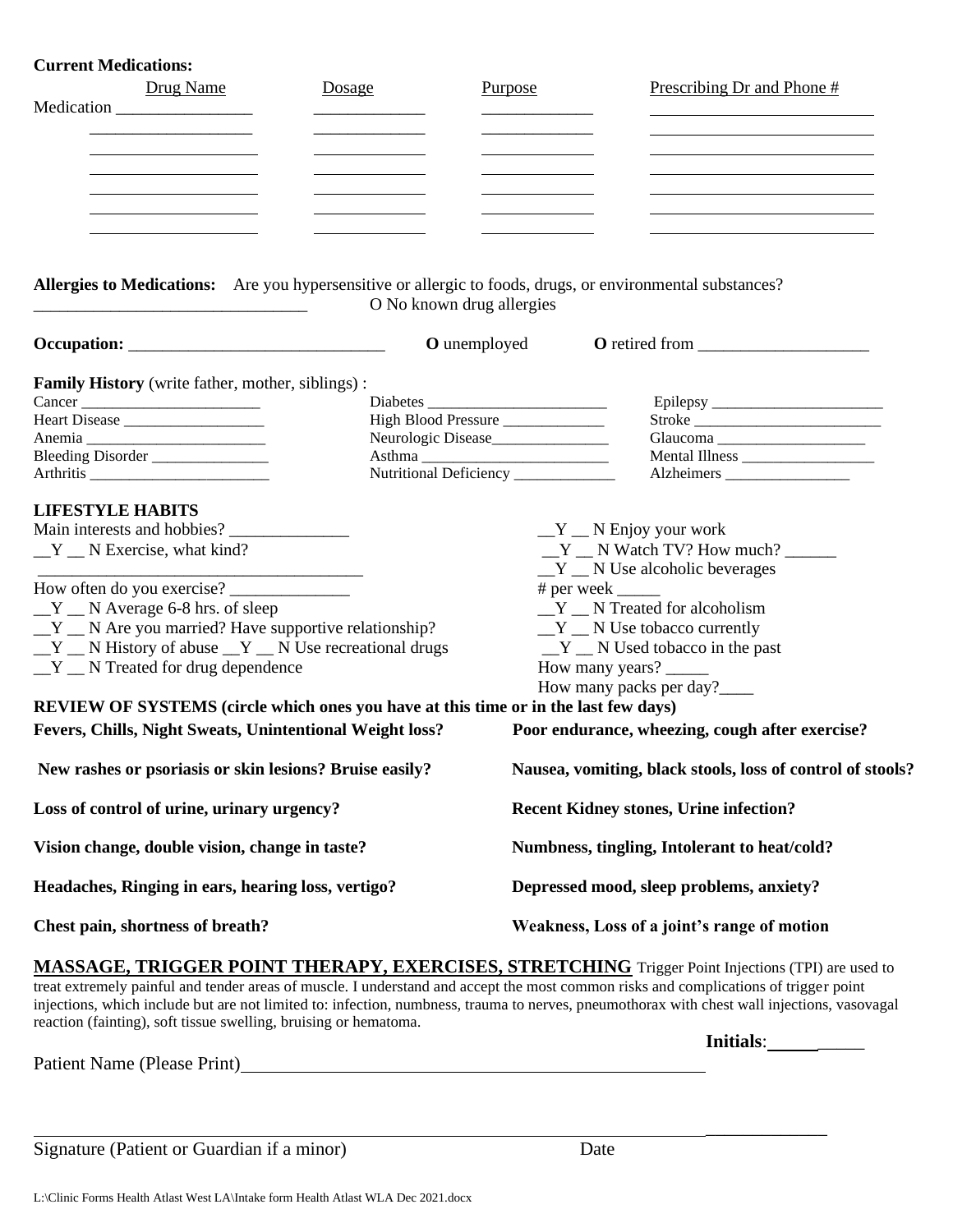# **Acknowledgement Receipt of Notice of Privacy Practices**

We are required to provide you with a copy of our Notice of Privacy Practices, which states how we may use and disclose your health information and your rights and our legal obligations with respect to your health information.

By signing this form you acknowledge you have received the Notice of Privacy Practices.

You may refuse to sign this acknowledgement, if you wish.

| Name:         |  | Today's Date:                                |  |  |
|---------------|--|----------------------------------------------|--|--|
| Date of Birth |  | Last 4 digits Social Security $\#$   xxx-xx- |  |  |

Acknowledgement by Individual:

Please sign your name to acknowledge receipt of the Notice of Privacy Practices of Health Atlast West LA on this line:

Acknowledgement by Personal Representative acting for an Individual:

**\_\_\_\_\_\_\_\_\_\_\_\_\_\_\_\_\_\_\_\_\_\_\_\_\_\_\_\_\_\_\_\_\_\_\_\_\_\_\_\_\_\_**

**\_\_\_\_\_\_\_\_\_\_\_\_\_\_\_\_\_\_\_\_\_\_\_\_\_\_\_\_\_\_\_\_\_\_\_\_\_\_\_\_\_\_**

**\_\_\_\_\_\_\_\_\_\_\_\_\_\_\_\_\_\_\_\_\_\_\_\_\_\_\_\_\_\_\_\_\_\_\_\_\_\_\_\_\_\_**

**\_\_\_\_\_\_\_\_\_\_\_\_\_\_\_\_\_\_\_\_\_\_\_\_\_\_\_\_\_\_\_\_\_\_\_\_\_\_\_\_\_**

If you are signing this acknowledgement on behalf of the Individual named above, please print your name on this line:

Please write your relationship and authority to act for the Individual on this line: (documentation may be requested)

If you are signing this acknowledgement on behalf of the Individual named above, please sign your name on this line:

# **Important Security Warning - Email**

Email that is not sent by a secure, encrypted method is not a secure method of communication. It may be intercepted and read by unauthorized persons. An email communication from us to you identifies you as a patient of Health Atlast West LA and may put your personal, protected health information at risk of being compromised, misused or stolen. Personal identity theft including medical identity theft is a serious and growing problem. If you request our Notice of Privacy Practices or any other communication from us by email please understand that by this Warning, Health Atlast West LA has informed you of the risks of using email and text messaging for confidential communications.

**\_\_\_\_\_** By checking here I agree that Health Atlast West LA may send me a copy of its current Notice of Privacy Practices by email if I request that it be sent to me by email although l understand that email is not a secure form of communication. I accept full responsibility for any adverse consequences to me resulting from the use of email to send me a current Notice of Privacy Practices at my request.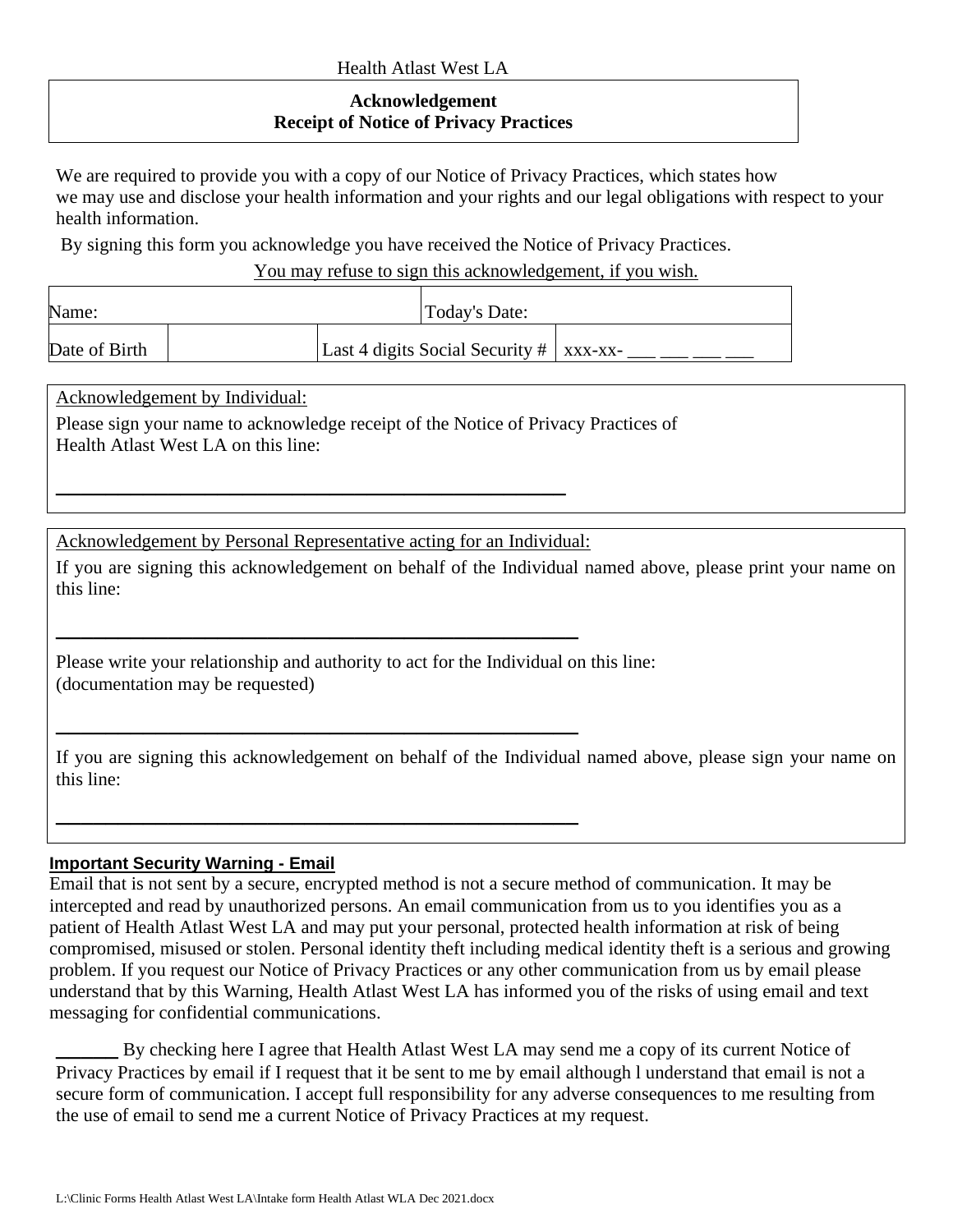| Name of Individual:                                                                                                                                                                                                                                    |                                                                                                       |
|--------------------------------------------------------------------------------------------------------------------------------------------------------------------------------------------------------------------------------------------------------|-------------------------------------------------------------------------------------------------------|
| Identity of the Individual verified, documentation on file<br>Name of Personal Representative (if applicable):                                                                                                                                         |                                                                                                       |
| Identity and Authority to Act of Personal Representative verified, documentation on file                                                                                                                                                               |                                                                                                       |
| Individual, but it could not be obtained because:<br>The Individual or Personal Representative refused to sign the acknowledgement<br>Due to an emergency situation it was not possible to obtain acknowledgement<br>(Please provide specific details) | We attempted to obtain written acknowledgement of receipt of our Notice of Privacy Practices from the |
| Other (Please provide specific details)                                                                                                                                                                                                                |                                                                                                       |
| Confirmed by Health Atlast West LA                                                                                                                                                                                                                     |                                                                                                       |
| Signature                                                                                                                                                                                                                                              | Printed Name and Title                                                                                |